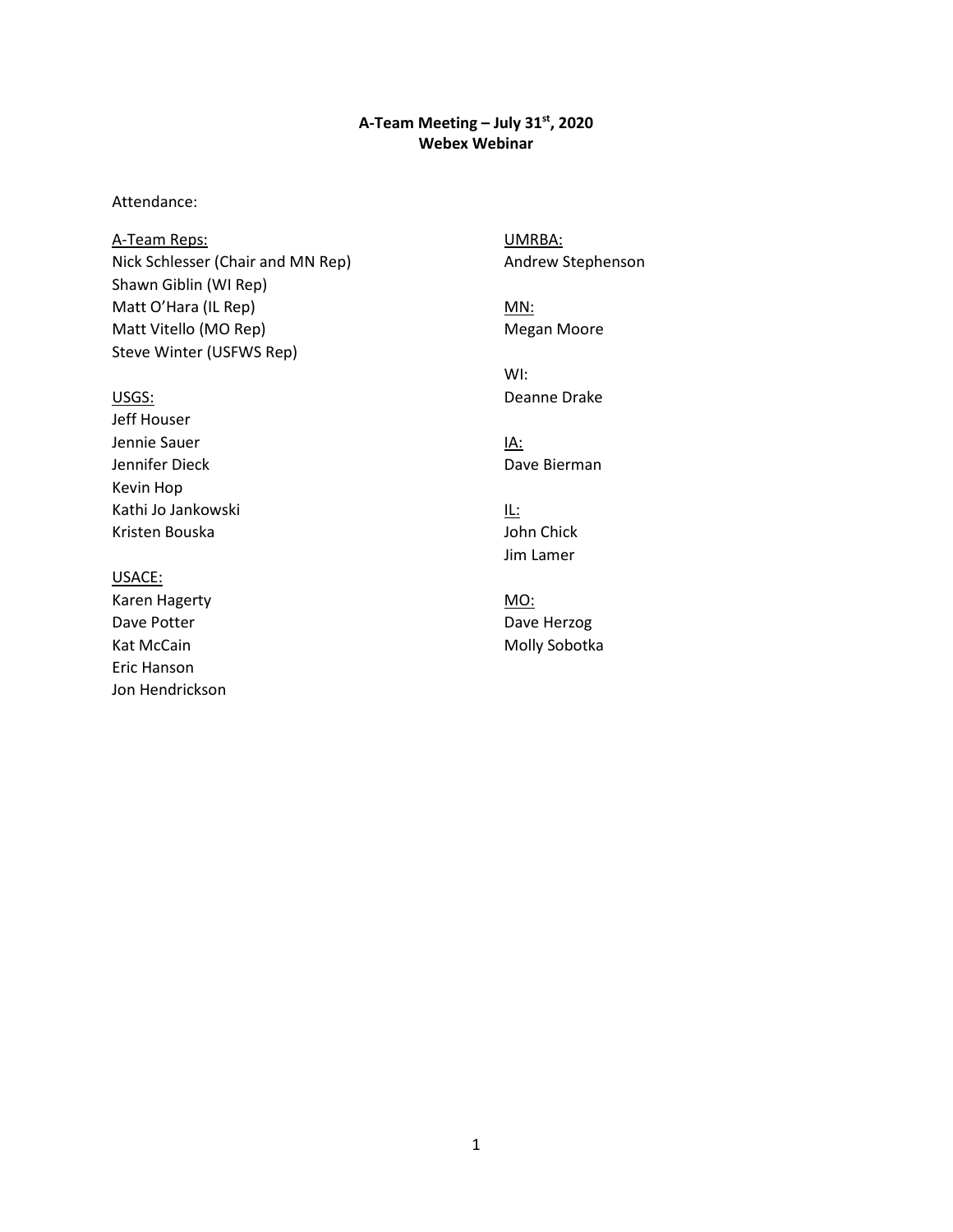Introduction and Roll Call, Nick Schlesser

Time, place, and type of next meeting and approval of April A-Team meeting minutes

Next meeting will be webinar with date determined by Doodle Poll

 Nick Schlesser – Don't know when we'll have out of state travel approval from Minnesota, likely will hold online meetings for next few meetings. Will send a doodle for the fall meeting.

Karen Hagerty – The Fall UMRR CC will be October 28

Nick Schlesser – Will look toward mid to late October likely.

 Motion to approve minutes made by Shawn Giblin and (second) Matt Vitello passed with unanimous approval.

## Staffing Update

Nick Schlesser – Dan Dieterman retiring August 4<sup>th</sup> 2020. Any contacts directed to Dan can shift to Neil Rude and Kevin Stauffer.

## Macroinvertebrate update

 Shawn Giblin -- COVID has delayed Invert work – planning to pick up in the fall after field work is completed, volunteers from all agencies.

Nick Schlesser - Will include on agenda for October meeting.

Shawn Giblin– depending on when fall meeting is, good possibility for initial information.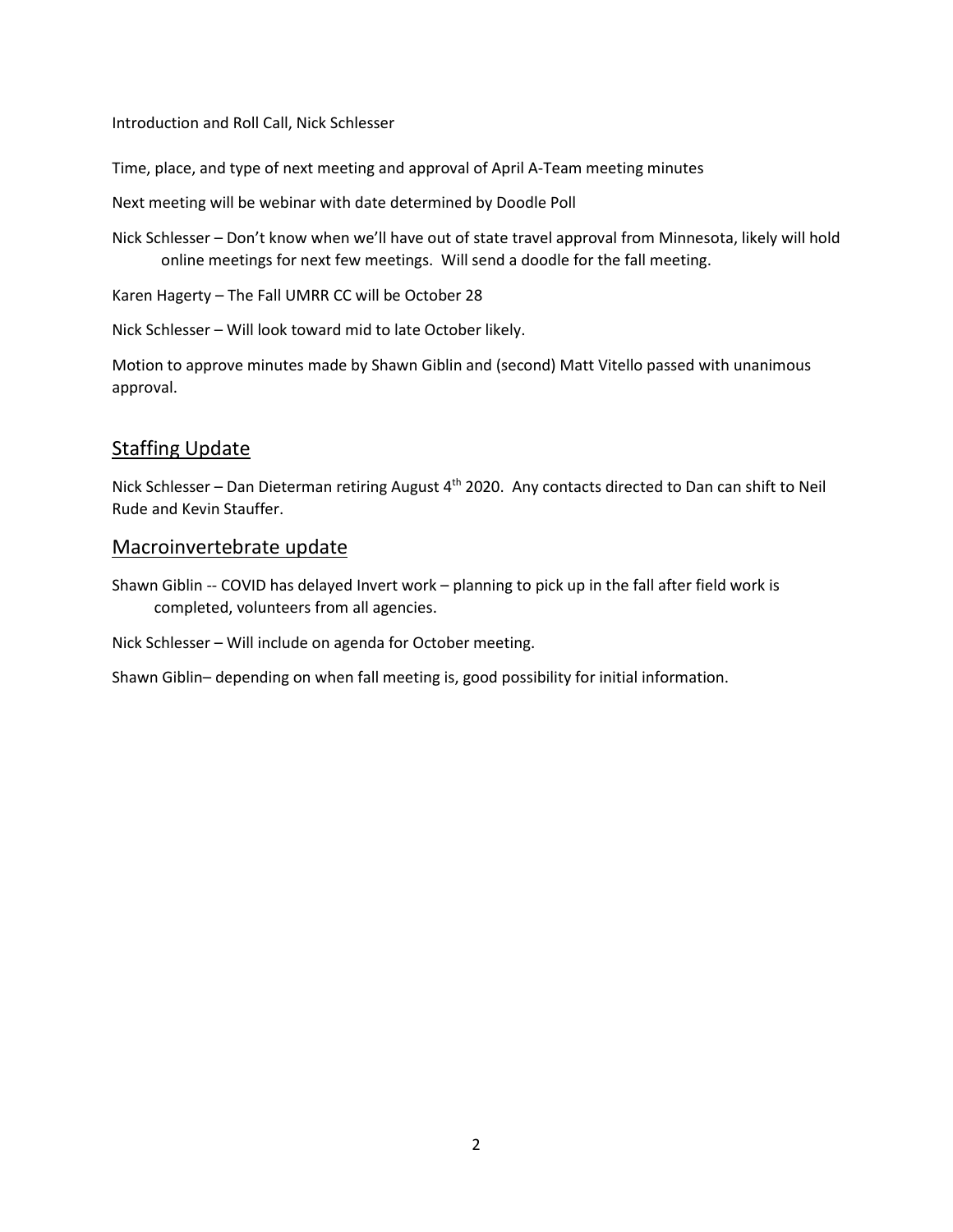## UMRR Update from Karen Hagerty

UMRR CC meeting August 12 – meeting announcement sent by Margie Daniels.

| <b>Execution:</b><br>64.5%<br>• FY 20 Program - \$33,170,000 / \$21,420,469<br>> Bass Ponds (MVP) Contract Award 18 June<br>> LTRM Science Proposals (MVR) June Obligated<br>McGregor Lake (MVP) Contract advertised in July,<br><b>Award September</b><br>> Draft WRDA 2020 authorization increase                                                                                        | <b>HREP Design/Construction:</b><br>• Harpers Slough (MVP) – Repair plan underway, exploring<br>funding, FY 21 award potential<br>• Conway Lake (MVP) – Construction underway<br>• Huron Island (MVR) – BPA Wetland plantings completed<br>• Pool 12 Overwintering (MVR) – BPA Tree planting SOW<br>awarded<br>• Clarence Cannon (MVS) – Ongoing construction (photo)<br>• Piasa & Eagles Nest Islands (MVS) - FY 21 Contract Award   |
|--------------------------------------------------------------------------------------------------------------------------------------------------------------------------------------------------------------------------------------------------------------------------------------------------------------------------------------------------------------------------------------------|---------------------------------------------------------------------------------------------------------------------------------------------------------------------------------------------------------------------------------------------------------------------------------------------------------------------------------------------------------------------------------------------------------------------------------------|
| <b>HREP Feasibility:</b><br>Reno Bottoms (MVP) - Measure development<br>underway<br>Lower Pool 10 (MVP) - TSP Fall 2020<br>٠<br>Steamboat (MVR) - Completed MDM 25 June<br>٠<br>Lower Pool 13 (MVR) – Completed virtual charrette on<br>٠<br>24 June<br>• Yorkinut (MVS) - Completed Chapters 1&2; Existing<br>structures survey underway<br>Oakwood Bottoms (MVS) - Completed MDM 13 July | LTRM:<br>UMRR LTRM fish methods adopted by IL DNR<br>Science in Support of Restoration - \$2m obligated<br><b>IWW Consolidated Closures Monitoring - Underway</b><br>$\bullet$<br>COVID 19-<br>$\bullet$<br>$\triangleright$ Increased costs to implement (extra vehicles)<br>$\triangleright$ IWW closure monitoring: Aquatic vegetation<br>monitoring challenges in Starved<br>Rock Pool (travel restrictions)<br><b>Upper Miss</b> |

BPA = blanket purchase agreement – using for tree plantings at Huron and Pool 12 and other HREPs.

Program execution on track. Some large awards with Bass Ponds and Science Proposals. McGregor Lake in September. Some movement in the House WRDA 2020 for HREP increase to \$40M and LTRM to \$15M. This would be increased authorization, not appropriated funds.

Andrew Stephenson – MacGregor Lake sand moved in conjunction with channel maintenance?

 Jon Hendrickson – Unloading McMillan Island this year -- M&R crew moved material to MacGregor from placement site and channel locking. Good win-win situation.

Illinois DNR has adopted LTRM fish methods

Aquatic vegetation monitoring (2020) during IWW closure was unable to be completed in Starved Rock due to travel restrictions

Looking at aerial photography for those areas. Fish crews may also be looking in targeted areas.

### COVID-19 Updates

Nick Schlesser – Want to check status of agency approaches and maintain communication.

MN

- Nick Schlesser Likely no travel in foreseeable future. Minnesota still restricted to 1 person per vehicle. boats. Working from home except for field work crews. Only allowed to use gear from approved list with social distancing protocols. No 3 person crews in
- Megan Moore LTRM in Lake City was able to start conducting most of their contractual obligations, veg, fish, and WQ. Unable to hire interns. Not able to have 3 person crew – affects fish monitoring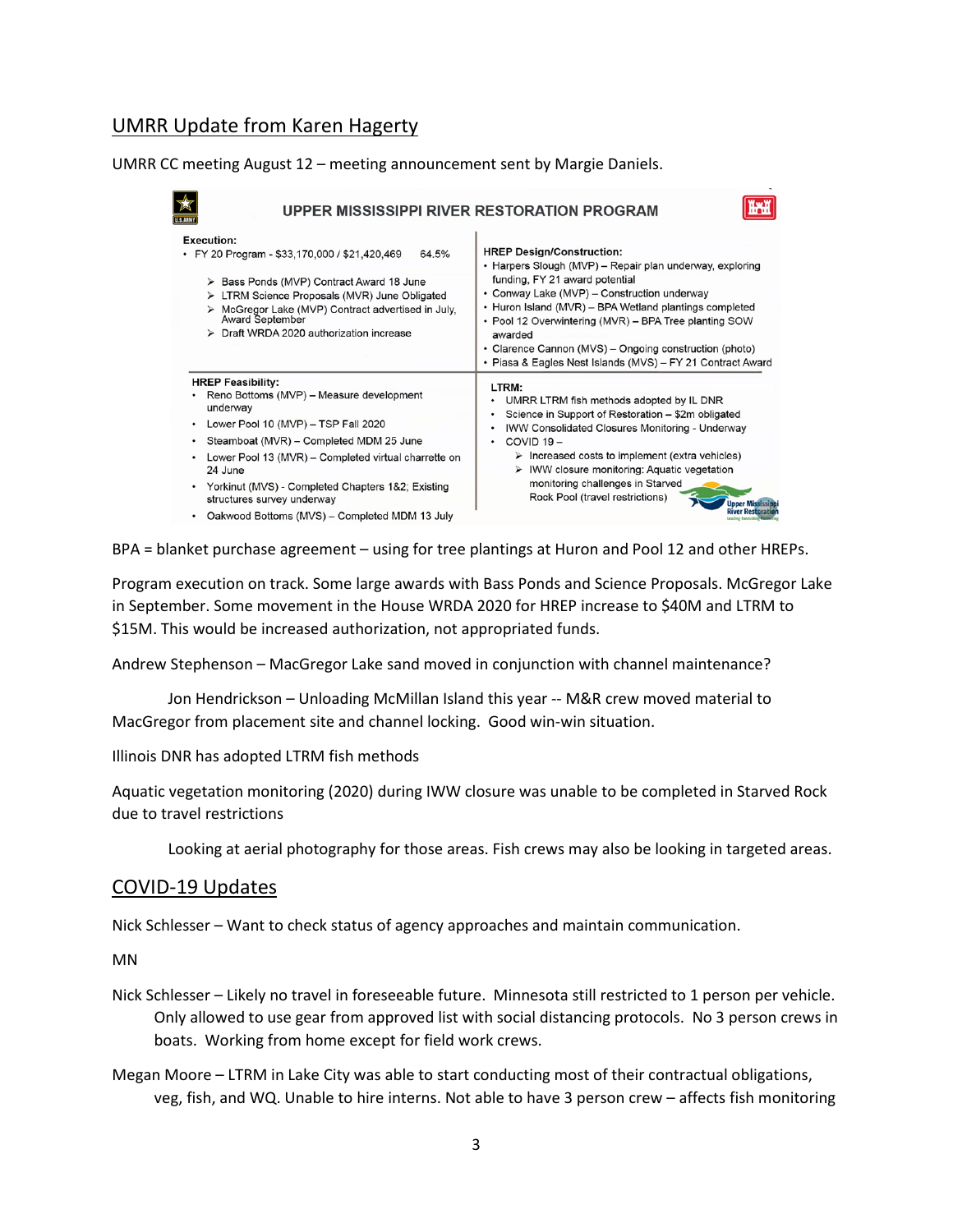in vehicle restrictions, but may balance out with no intern wages. (electro fishing unable to sample), were able to do netting. Some increased costs from personnel

WI

 Shawn Giblin – one person per vehicle. Sampling affected by social distancing in place. Veg and WQ sampling was conducted. Electrofishing was curtailed. Travel authorization is unlikely. Very similar to Minnesota.

Deanne Drake – (via chat) WI LTRM exactly the same as MN.

IL

- Matt O'Hara Illinois can sample with COVID protocols. Minimal travel is possible with supervisor approval.
- Institute. Madison County has a possibility to be shut down by governor as cases increase. Authorization for research we received will allow continued sampling. Travel out of state unlikely John Chick – Had to put together safety plans for doing field work – approved by Prairie Research in the near term.
- Jim Lamer one per vehicle using vehicles and rental cars. Can do lock closure and LTRM sampling have done first time period for both.

IA

 Karen Hagerty – Iowa has had a COVID positive in field station so impacts to work are likely. Otherwise situation similar to other states.

MO

- Matt Vitello Offices are open, staff can work from home or in the office. Transition occurring have Recommend one-person per car, limit of 2 if you have face coverings and drive with the windows several offices that have closed due to positive COVID cases. Limited in-state travel allowed. down. Out of state travel – limited, but getting approval is probably hard.
- Dave Herzog Hasn't impacted LTRM program. Have had some flexibility and autonomy to make made things complicated. Southeast Region office had some COVID cases. If cases increase, may adjustments. Have kept close eye on crews for allotted personnel per vehicle. Have face coverings. Can sample with 3 person crews, but electrofishing with face coverings in 106-109 degree heat has see additional office closures.

 Nick Schlesser -- With some states being able to do 2-person electrofishing and some unable to do any – is anyone doing modified electrofishing or are we doing all or nothing?

Jennie Sauer – Pool 8, believe they are going out and getting vital rate collections done. Pool 4 was also going to do that?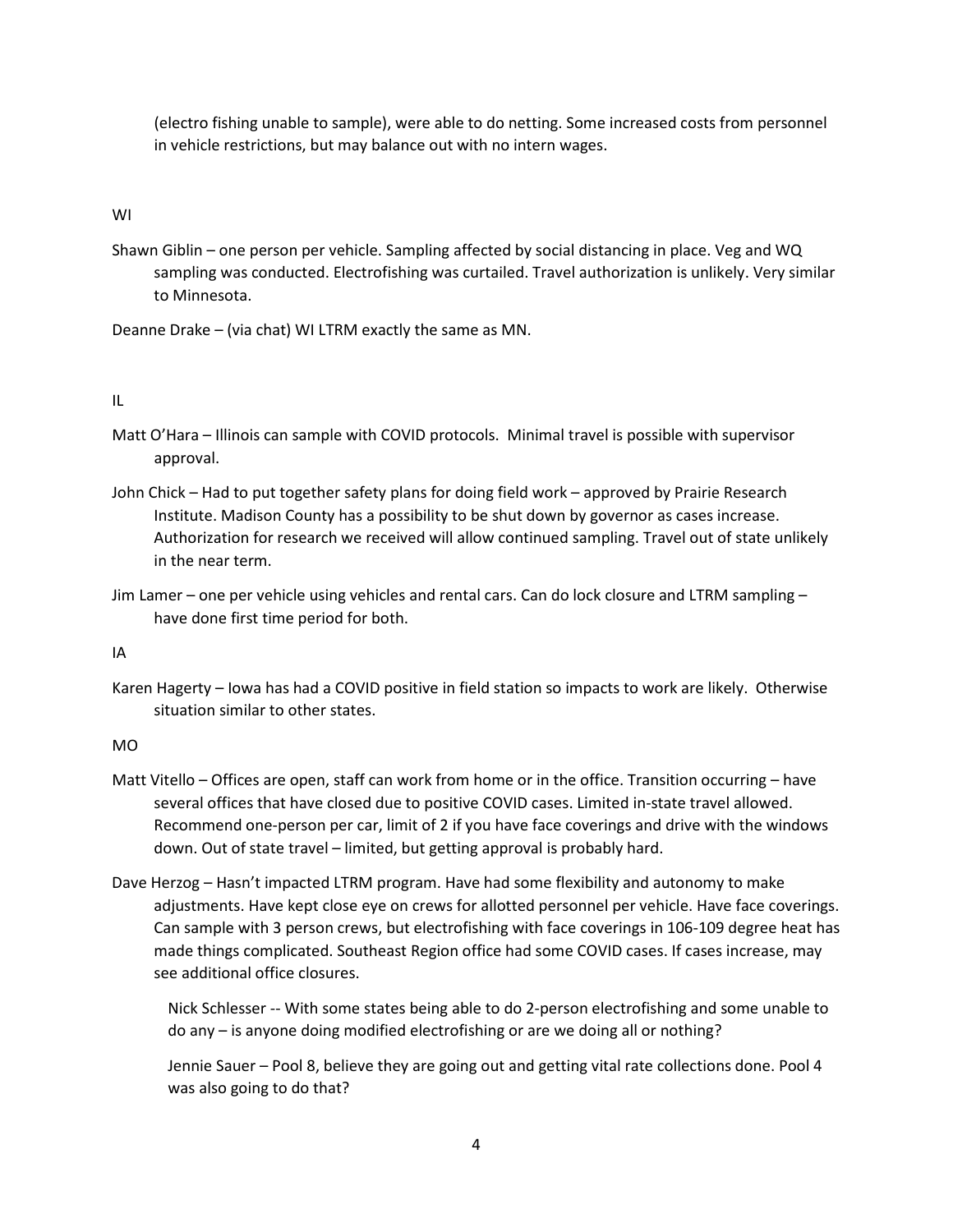Megan Moore –Yes, doing vital rates, can be done with 2-person, don't need 3.

Nick Schlesser – So we will have holes in our data in the upper pools for the year.

#### USFWS

 Steve Winter -- Similar to others, most of our work from HQ office (environmental engineers working on masks. District offices are doing their field work – think it's similar. Limited group size for any project and wearing masks and maintaining distance. Most of us are working at home if able. At HQ office, can work there, but try to manage having only one person in there through scheduling. HREPs), limited to 2 people per boat no more than 6 total. In boat, keep 6ft distance and wear Districts may be similar.

### UMESC

 numbers down. Students have been able to join the center – helped when SRS samples come in. Jennie Sauer – UMESC, hasn't been any change since March 2020, WQ lab staff are at the center, but they are there part time, cycling through so not everyone works at the same time – keeping Everyone else is still teleworking. Haven't discussed going into phase 2 as La Crosse County is still in the severe risk category.

#### USACE

- Karen Hagerty MVR, Only at 30% occupancy in the building. Most people are choosing to work remotely. Sometime this fall before we increase occupancy. Based on local community and restrictions on Arsenal Island.
- Kat McCain St. Louis District office up to 75% capacity, but then went back to 0% because St. Louis is a hotspot – recommended to telework now.
- Dave Potter MVP 10-20% of workers come into office. Most are teleworking. Field work -take similar precautions – doing mussel surveys. 2-3 in car, wearing masks.

#### UMRBA

 Andrew Stephenson – All staff working from home. E-mail is the best way to contact. Contact Lauren Salvato via email with questions about connecting.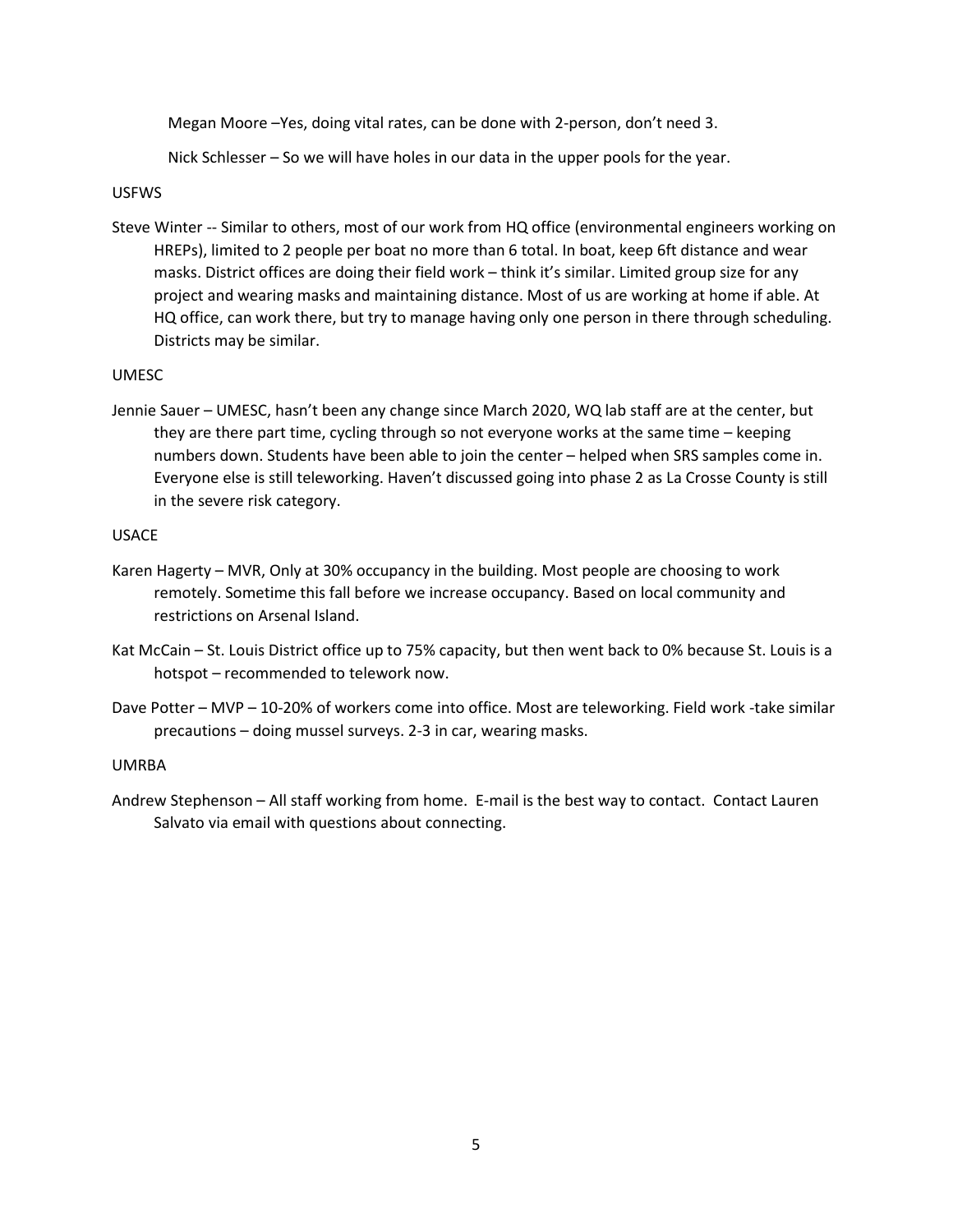# Review A-Team in Charter

-

Andrew Stephenson provided an introduction to the charter review.

- The last half of the charter is dedicated to HREP selection and is being updated.
- Wanted to review other sections during the process

Karen Hagerty – When are A-Team recommendations needed?

Andrew Stephenson – Ahead of the October UMRCC meeting

Best if finalized before meeting.

 Have discussed adding USFWS to chair rotation in the past. Any thoughts? Jennie Sauer – Changes in acronyms (LTRMP -> LTRM and UMRR-EMP -> UMRR)

Steve Winter – Tim Yager said that might not be a good idea. But should discuss. Do we want it to reflect current leadership perspective or future potential options?

Nick Schlesser – Are internal concerns due to workload or appropriateness of that role for our organization?

Steve Winter – Not sure, can get Tim Yager to forward a response.

 Nick Schlesser – Would be good to document it. Could you dig up and distribute prior to the next meeting?

Steve Winter – Yes

 language, but could we encourage their participation? Karen Hagerty – Team leaders and component specialists at UMESC – expected to attend. We have all team leaders (except Iowa) on the call. What do you think about having component specialists attending the meeting as well? Has been spotty in the past. May not need to change Charter

 Jeff Houser – May depend based on agenda. Remote attendance is easier to accommodate. Component leaders were on the last A-Team call. Some calls would warrant their participation. should be addressed – ask them to participate. Don't need to put in the Charter, because there Jennie Sauer – Suggest we make sure they have the A-Team agenda. If there are items that is no enforcement. Brian Ickes is on annual leave this week for example.

Matt O'Hara – Agree that as-needed basis is appropriate. Keeping the group small is good. All the component specialists all the time is not necessary.

 Andrew Stephenson – Question about the purpose in first sentence (component vs element)? Jennie Sauer –Is currently element. We didn't like component because the various sections of LTRM are components (e.g. fish, veg etc.)

 Andrew Stephenson – Should charter language chair be USFWS region 3 or change the language there? Steve Winter – Good question for Sabrina Chandler.

 Nick Schlesser -- Karen Hagerty will send a markup version of small changes to the A-Team Distribution for further review.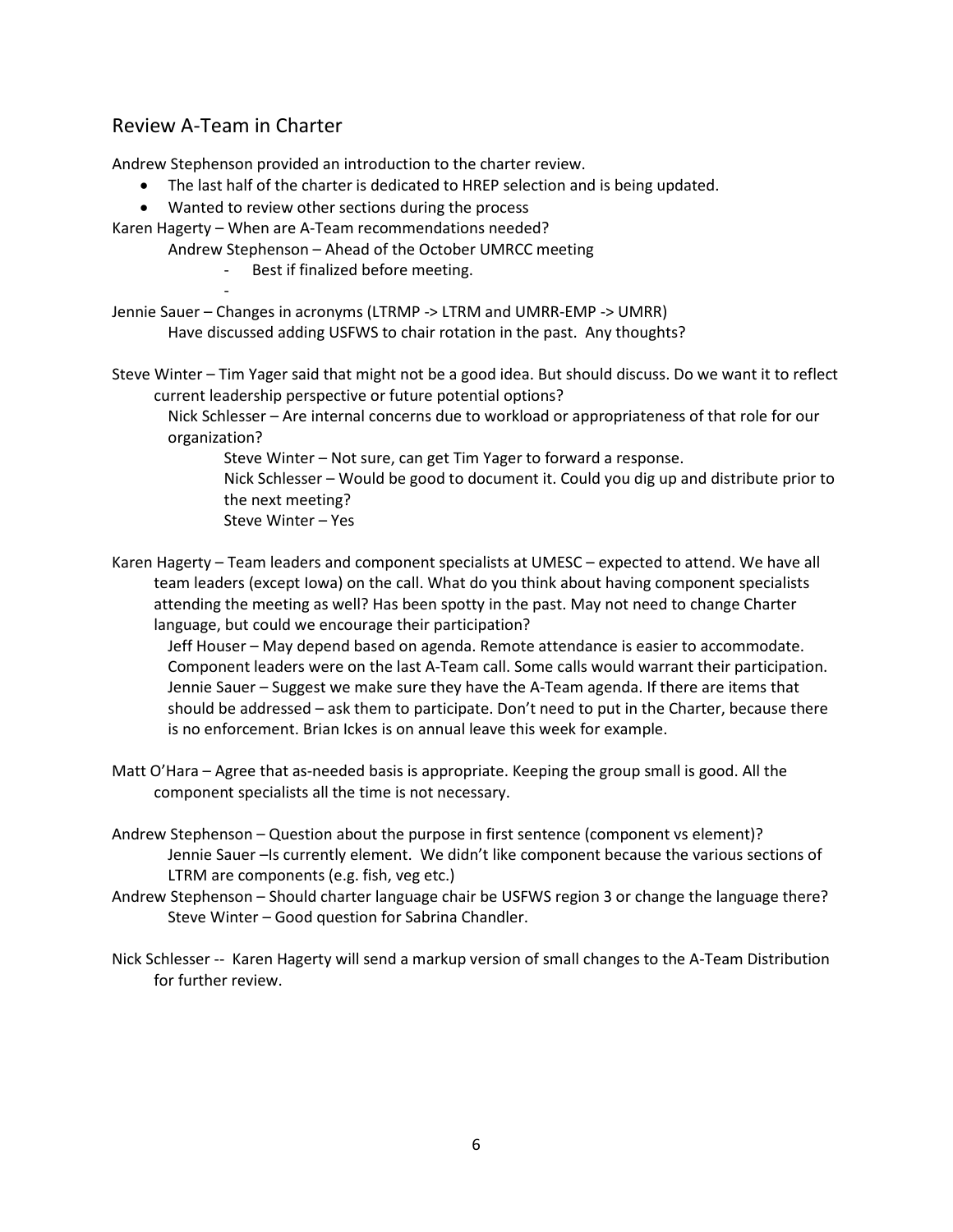## Ranking Procedures and Methods

- address issues that are not equally disbursed across the river. Other issues need to cover? Nick Schlesser – Have not made changes to the spreadsheet yet due to compressed field season work. Will have methods for generating a blank ranking sheet. Still have list of structural changes to technological aspect of collecting rankings. In general, it seemed that people liked and appreciated the method – concerns people had were more of a systemic nature and how we rank projects that
- Steve Winter I had concerns about how the ranking went. Glad we're still talking about it. I'll be interested in when the next round description and criteria we use. Thanks for continuing to keep it on the radar screen.
- Jeff Houser Like Steve said, when we come back to this will have to think carefully about our approach. How we deal with things with regional interest. Want this group to think about why that did or did areas – that's a place for direct and substantial partner input. Kicked off with my sense of needs and have gotten modest feedback on it. Imagine there could be more interaction there as this group and the partnership can weigh in a lot there during each funding cycle. The way the criteria is set up – criteria #1 – overall importance and priority was supposed to be derived from the extent to which the proposals directly and effectively address one or more parts of the focal document. That's the bulk of that criteria 1 assessment should be based on. Then when it comes not work and how we can work around that. The whole process starts with revisiting the focal to criteria itself, Nick, I, Jennie, Karen discussed a bit – had disbursed criteria – overall importance. Partners would assess how well a proposal fit into a focal area. Next the appropriateness of the methods etc.. Next was the scale the project addressed.

 If you had equal proposals on criteria 1-3, but one addressed systemic and one was regional, the Place where scale should be considered is in criteria 4 – shouldn't influence the other criteria. systemic would have priority.

Setting it up that way did not address the simultaneous need.

 of how to balance and incorporate evaluation of the criteria. Collectively the projects we fund need to address the system – not each project. Under focal area document, there are things that are not systemic. As you reflect on this, if folks have a better idea

- Nick Schlesser I echo Jeff's thoughts on our initial process for putting criteria together and decouple individual opinions as much as possible to rate projects as best we can. Going forward into next iteration, if you have ideas, please pass them along.
- Shawn Giblin I had some objections to the last iteration key is to get more input from individual states – WI had 10 people score projects, if you get more input from each state's personnel – may written proposal could get an 18. Like the idea of favoring the systemic versus regional, but scale even out a bit more. Second point is that each person need to take it seriously regarding how they rank things. Feel we fell down in following the guidance during the last one. Can't see how a well-(regional projects) shouldn't be disqualifying.
- Karen Hagerty For those of us who attend the A-Team meeting where we discussed the criteria and scoring – understand how things should be done. As Shawn said, with 10 people ranking them in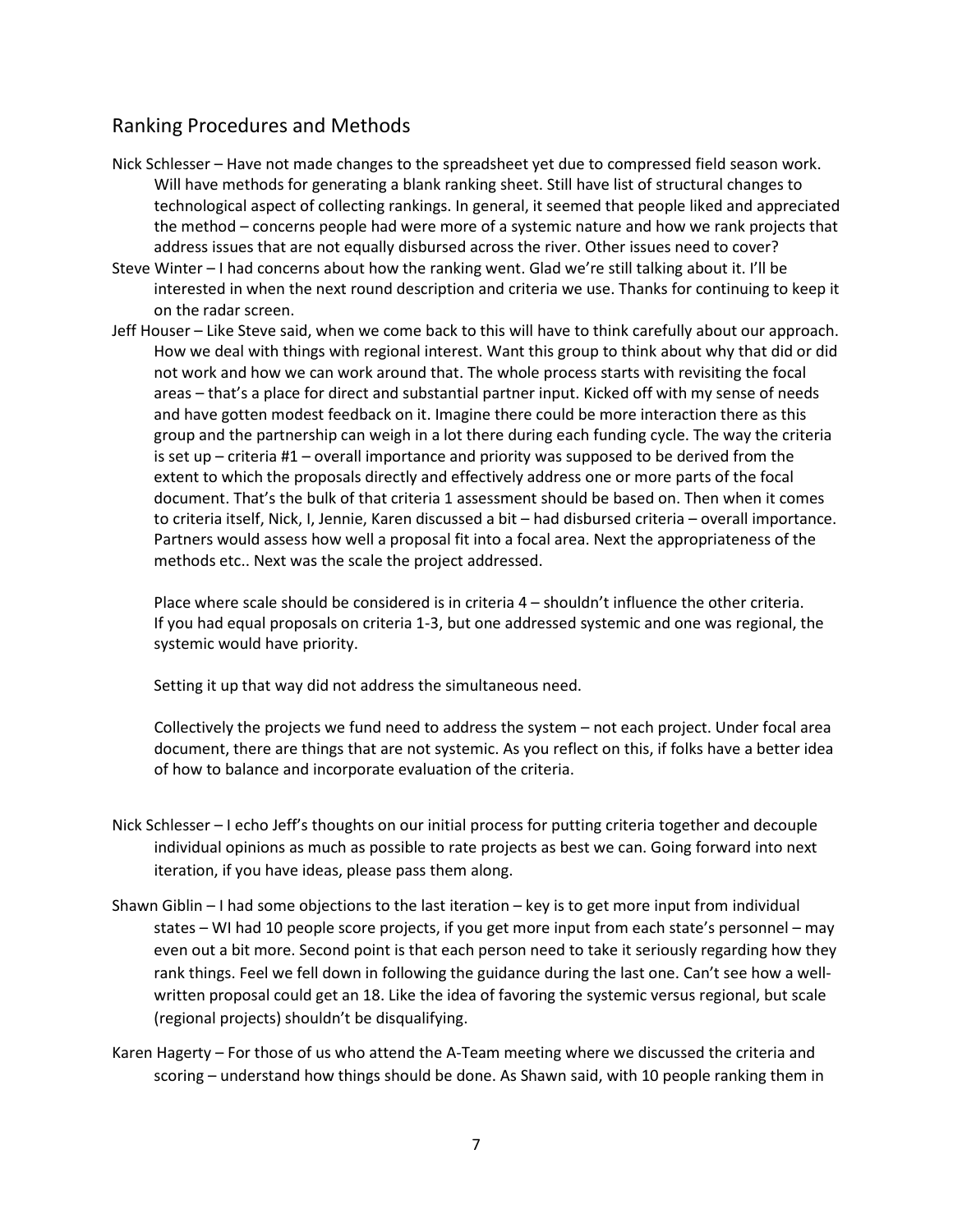WI, would it be worth creating a guideline document with explanatory text to sending with ranking spreadsheet.

Nick Schlesser – We could look at technical aspect of ranking to enforce order of ranking criteria.

Jeff Houser – Can codify our guidance for the ranking process to further standardize. One effect would be to make it easier for everyone – less interpretation needed. Happy to work on that.

## Asian Carp Invasion Front

- Nick Schlesser Scott Gritters wasn't able to attend today, but asked if we could discuss the lessons learned and any changes we would make with hindsight to monitoring the invasion front of Asian states did when the invasion front passed them? Should other gear be incorporated into Carp. With high water in 2019 and large captures made by commercial fishermen in Pool 8 during the spring of 2020 what if anything should upstream states be doing differently than downstream sampling?
- events. That's in areas where it has been established for some time not the leading edge. size of year classes 2007, 2014, 2018. Some events in 2011 that had large number of YOY but of littoral zone – not reflected in LTRM catch. 26,518 YOY – all but 1000 caught in a single mini- fyke. Over 25,000 caught in one mini-fyke. Timing is critical. Mini-fyke picks up YOY 50mm or creeks to capture. One creek at bottom of Pool 19 – above dam on IL side – picked up 12,000 YOY AC – 40-80 mm. Primarily through seines and dragging trawl. Rock bottom stream, could see to bottom – 1.5 – 2 ft of water. That's where all the fish were. Started surveying though the pools. Caught a few in mini-fykes. Did best going to skinny water in tributaries – many creeks – small Jim Lamer – Kris Maxson and Levi Solomon put together slides. Recruitment event in 2016. Asian Carp reproduction and YOY emergence is highly variable from year to year based on water conditions. Electrofishing and mini-fyke nets were needed to sufficiently show the magnitude of Asian carp Electrofishing missed several potential year classes alone – 2012, 2017. Underestimated potential occurred prior to start of first time period. Detected in May, but collected in shallow water at edge smaller – electrofishing is better for 100mm and above. In areas still considered leading edge (Pool 19) – not finding them out in main stem and channel borders, but small tributaries in water 2-3ft deep where LTRM gear can't access. Primarily using seines and dragging trawls through small areas that wouldn't be accessible with LTRM gear. Mainly using seines and trawls.
- nets on poles. You would never get that with LTRM gear. For getting real small ones to detect if they are spawning that year early on, think you have to use a different method. When capturing the transformed larval stages of a fish, the abundance you get of those may not correlate with subsequent year class due to variation in survival. In general, we can get a feel for it by the end of all three time periods with LTRM sampling to understand what a good year class may be. Not sure about adding something else unless you want to try to get an abundance estimate of truly larval John Chick – As part of a quick response caught 12,000 YOY Silver Carp near flood areas with aquarium Asian carp. Like with other fish, abundance estimates of larvae don't correlate with subsequent recruitment.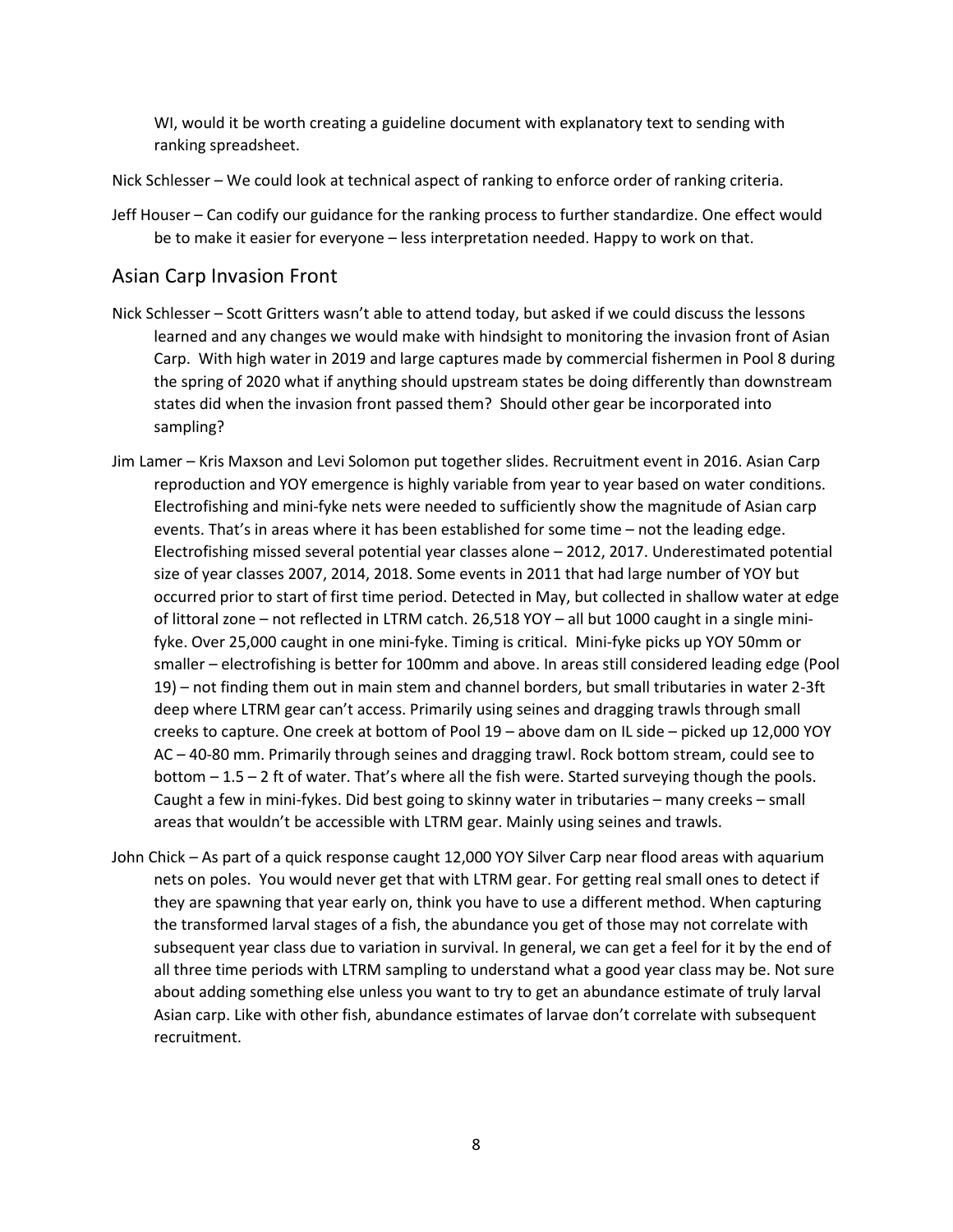- Dave Herzog I recall sub adults and adults were documented before YOYs don't know what thought is with the additional gear, but in my memory, the detection of age 0 occurred after we saw several years of sub adults and adults invading.
- Matt O'Hara on Illinois in pretty good numbers, but then in 2000 we hammered them a lot in mini- fykes, but caught them 4-5 years after seeing adults. Mini-fykes are effective and will catch Age-0, would not be sampled with LTRM methods. fykes. Just a few mini-fykes that caught them and drove the numbers, were several 1000 in minicould consider beefing up number of mini-fykes and targeting small tributaries that normally

Karen Hagerty – Is the question to modify LTRM methods or is the Asian carp group already monitoring?

- Jim Lamer On the last UMRCC meeting where Scottie brought it up looking for ways to detect upriver – above LD 14. Is the current LTRM 13, 8, 4 sufficient for YOY Asian carp or do we need to supplement or ask LTRM to add a gear that would be better at capturing Asian Carp? Increasing effort on gear that can effectively capture them.
- Nick Schlesser Agree. Based on his email, largely trying to figure out if there's change that should be made in areas that don't have higher numbers that would allow earlier detection of YOY than was done in lower reaches based on lessons learned there.
- Jennie Sauer My first question would be is whether this is an LTRM role or Asian Carp role or USFWS role of what needs to be done. Have an idea, but would need to be more written and developed before making decisions going forward.
- Jim Lamer Across all the states in UMR, given limited funding to go to each, looking for other ways to add surveillance that wouldn't take money out of pots that go to harvest or telemetry. That was part of their motivation.
- Nick Schlesser The last sentence of Scottie's email what can we expect LTRM to detect can we detect spawning well, should then LTRM or other programs look into suite of other gear that may expect it to detect YOY or do we need some other method? If the LTRM sampling is not able to be better?
- Jennie Sauer Nick, can you forward Scott Gritter's email and Brian Ickes and I can look into it more to try to address some of his additional questions.

Nick Schlesser – I just sent it your way.

- Karen Hagerty -- Desire in the past to expand LTRM to provide more information about Asian carp reason. Think at the time, with multiple other entities tasked specifically with Asian Carp monitoring – think this might not be the right role for LTRM, but important to understand monitoring specifically, but think that really for the program to change, there has to be a good limitation of LTRM gear for detecting relative Asian carp abundance.
- Jeff Houser Think Jennie's suggested path forward makes sense.
- Jennie Sauer Have been very careful about adding species-specific monitoring has been communitybased monitoring, but could discuss as a potential special project or if certain research questions should be addressed.